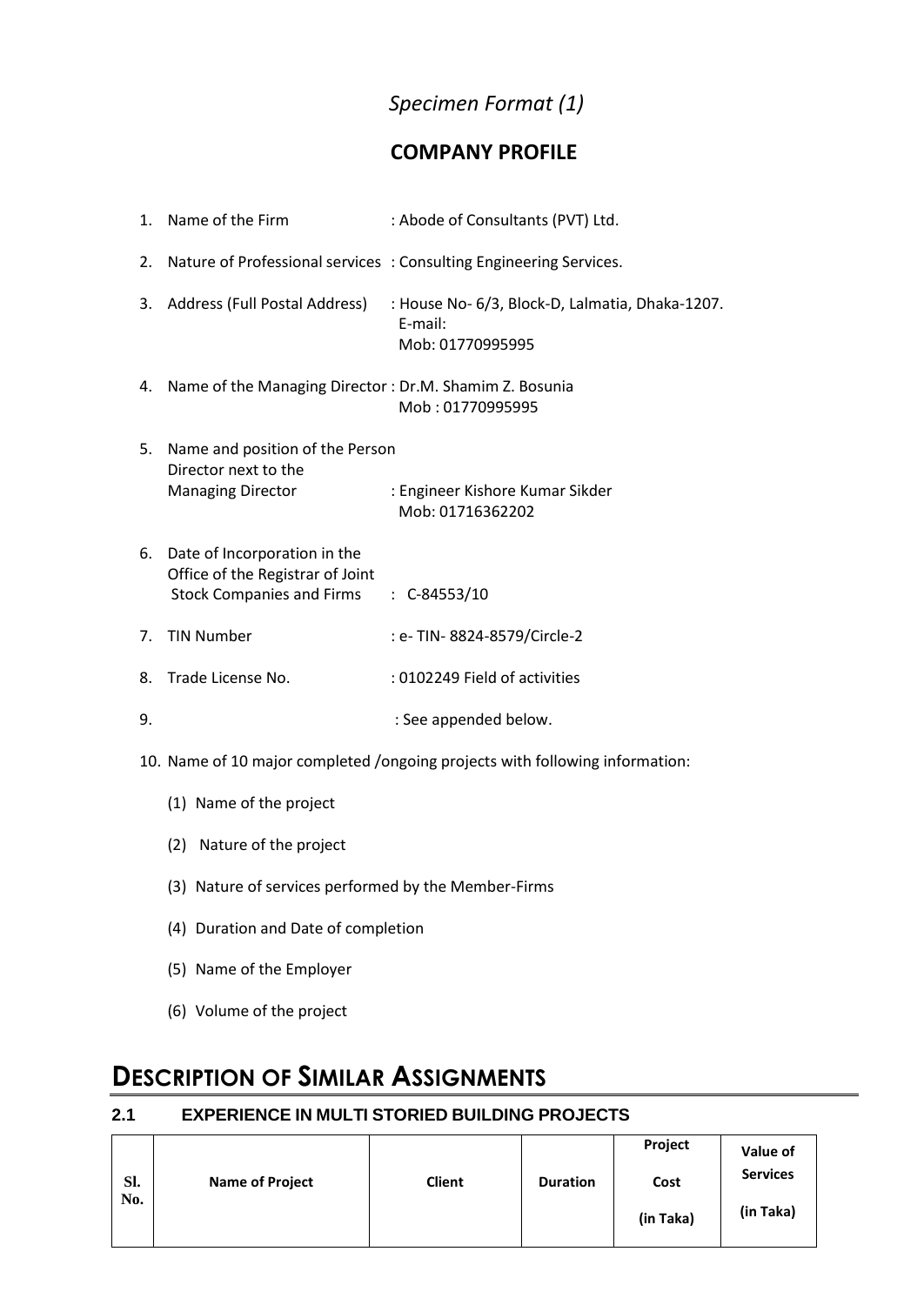|            |                                                                                                                                                                                                             |                                                                                                      |                 | Project           | Value of<br><b>Services</b> |
|------------|-------------------------------------------------------------------------------------------------------------------------------------------------------------------------------------------------------------|------------------------------------------------------------------------------------------------------|-----------------|-------------------|-----------------------------|
| SI.<br>No. | <b>Name of Project</b>                                                                                                                                                                                      | <b>Client</b>                                                                                        | <b>Duration</b> | Cost<br>(in Taka) | (in Taka)                   |
| 1.         | Worked<br>Structural<br>as<br>a<br>Engineer<br>Design<br>of<br>10<br>Basement+<br><b>Storied</b><br>&<br><b>MSMMU</b><br>Bank Asia<br><b>Nursing Hostel Building at</b><br>Paribag. Dhaka.                  | Bank Asia & BSMMU<br><b>NURSING HOSTEL</b><br>Building.                                              | 5 Years         | 239800000         | 1199000                     |
| 2.         | Worked as a Structural<br>Design Engineer of 16-<br>Storied and three<br><b>basement</b> with mat<br>foundation of Head Office<br>Building for Al-Arafah Islami<br>Bnak at 63, Purana Palton,<br>Dhaka-1000 | Al-Arafah Islami Bank<br>Ltd.                                                                        | 5 Years         | 277020000         | 1385100                     |
| 3.         | $15 -$<br>Proposed<br>Storied<br>Apartment Building,<br><b>Finlay</b><br><b>Legend Square</b>                                                                                                               | <b>FINLAY PROPERTIES</b><br>LTD.                                                                     | 4 Years         | 329472000         | 1647360                     |
| 4.         | 9-<br>Storied<br>Proposed<br>Apartment Building, Finlay<br><b>Sabah</b>                                                                                                                                     | <b>FINLAY PROPERTIES</b><br>LTD.                                                                     | 4 Years         | 90500000          | 350280                      |
| 5.         | $10-$<br>Proposed<br>Storied<br>Apartment Building, Finlay<br>Sabah at Plot # 104, Road #<br>4,<br>Block-A, Panchlaish,<br>Chittagong.                                                                      | <b>FINLAY PROPERTIES</b><br>LTD.                                                                     | 4 years         | 118600000         | 415100                      |
| 6.         | $10-$<br>Storied<br>Proposed<br>Apartment Building,<br><b>Finlay</b><br>Zara                                                                                                                                | <b>FINLAY PROPERTIES</b><br>LTD.                                                                     | 4 Years         | 93184000          | 372736                      |
| 7.         | Worked as a Structural<br>Design Engineer of 3-<br><b>Storied Auditorium</b><br><b>Building of Bangladesh</b><br><b>University of Engineering</b><br>& Technology (BUET), at<br>Palashi, Dhaka-1000         | <b>Bangladesh</b><br><b>University of</b><br><b>Engineering &amp;</b><br><b>Technology</b><br>(BUET) | 4 Years         | 1504500           | 400000                      |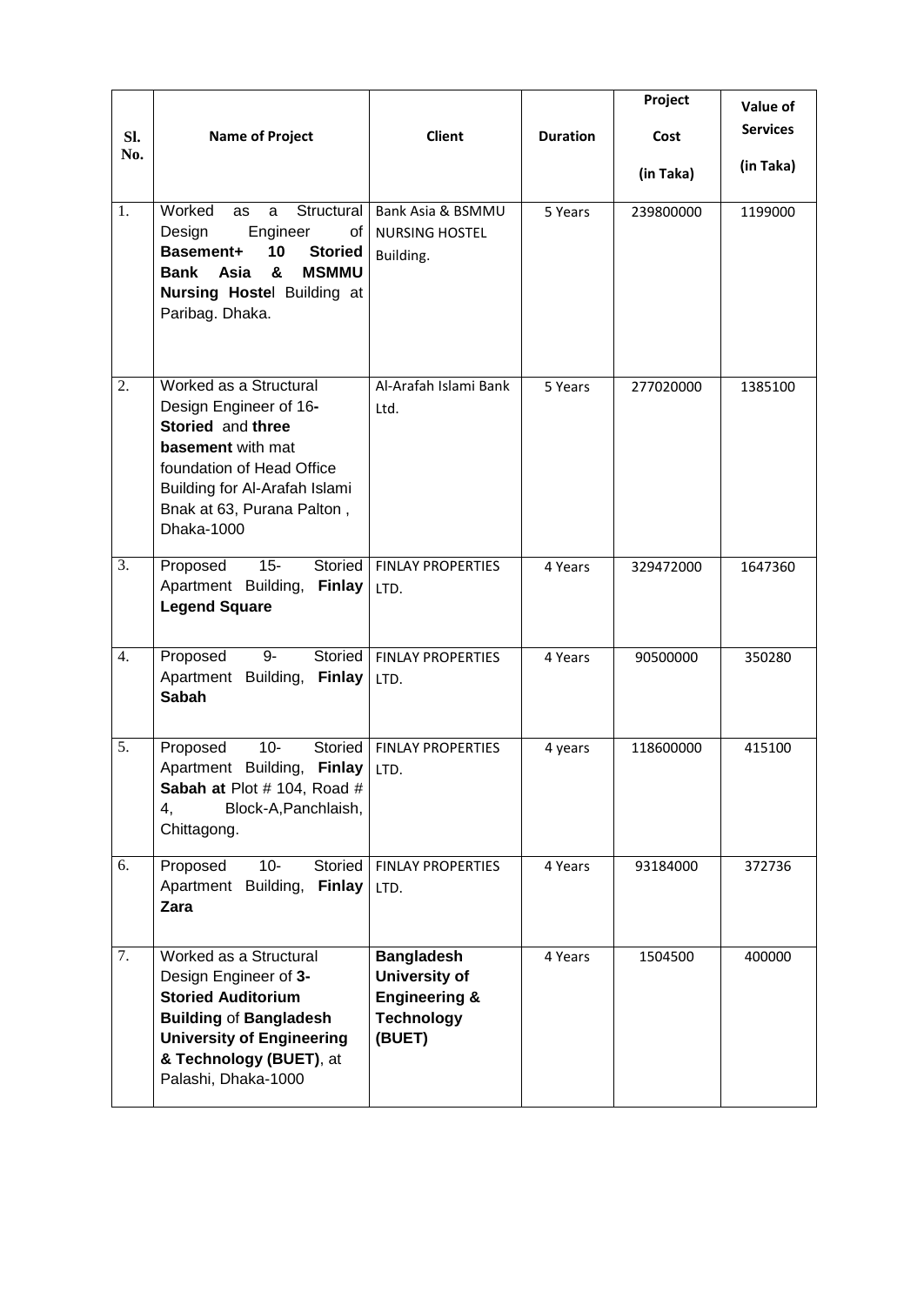| SI.              | <b>Name of Project</b>                                                                                                                                                                                                                                                                          | <b>Client</b>                                                                                       | <b>Duration</b> | Project<br>Cost | Value of<br><b>Services</b> |
|------------------|-------------------------------------------------------------------------------------------------------------------------------------------------------------------------------------------------------------------------------------------------------------------------------------------------|-----------------------------------------------------------------------------------------------------|-----------------|-----------------|-----------------------------|
| No.              |                                                                                                                                                                                                                                                                                                 |                                                                                                     |                 | (in Taka)       | (in Taka)                   |
| $\overline{8}$ . | Worked<br>as<br>a<br>Engineer<br>$\circ$ f<br>$12 -$<br>Design<br><b>Storied</b><br><b>New</b><br>Academic<br><b>Building</b> and one basement<br>foundation<br>with<br>mat<br>of<br>Bangladesh University of<br><b>Engineering &amp; Technology</b><br>(BUET), at west Palashi,<br>Dhaka-1000. | Structural   Bangladesh<br>University of<br><b>Engineering &amp;</b><br><b>Technology</b><br>(BUET) | 4 Years         | 20204600        | 700000                      |
| 9.               | Performed<br>analysis<br>and<br>design of 9-Storied Office<br>building with pile foundation<br>of Bangladesh Bank,<br>at<br>Barisal.                                                                                                                                                            | Bangladesh Bank                                                                                     | 4 Years         | 13500000        | 700000                      |
| 10.              | Performed<br>analysis<br>and<br>design of foundation<br>and<br>pedestal of 102m,<br>92m,<br>70m, 42m height telephone<br>tower of Pacific Bangladesh<br>Telecom Ltd. at Different<br>locations of Bangladesh.                                                                                   | Pacific Bangladesh<br>Telecom Ltd.                                                                  | 2 Years         |                 | 500000                      |
| 11.              | Worked<br>as<br>a<br>Engineer & detailer of Metal<br><b>Building (RUFFIN Building</b><br>System) Market, Shopping<br>Center & Factory buildings.                                                                                                                                                | Structural   RUFFIN Building<br><b>System</b>                                                       | 2 Years         | 40000000        | 400000                      |
| 12.              | Worked<br>Structural<br>as<br>a<br>'Pharma<br>Engineer<br>in<br>$\mathbb{I}^r$<br>project<br>of<br>Square<br>Pharmaceuticals<br>Ltd.,<br>responsible for analysis and<br>design of General Production<br>Facility Building, Main Flue<br>Chimney, Office<br>Building,<br>etc.                   | Square<br>Pharmaceuticals<br>Ltd.                                                                   | 3 Years         | 60000000        | 300000                      |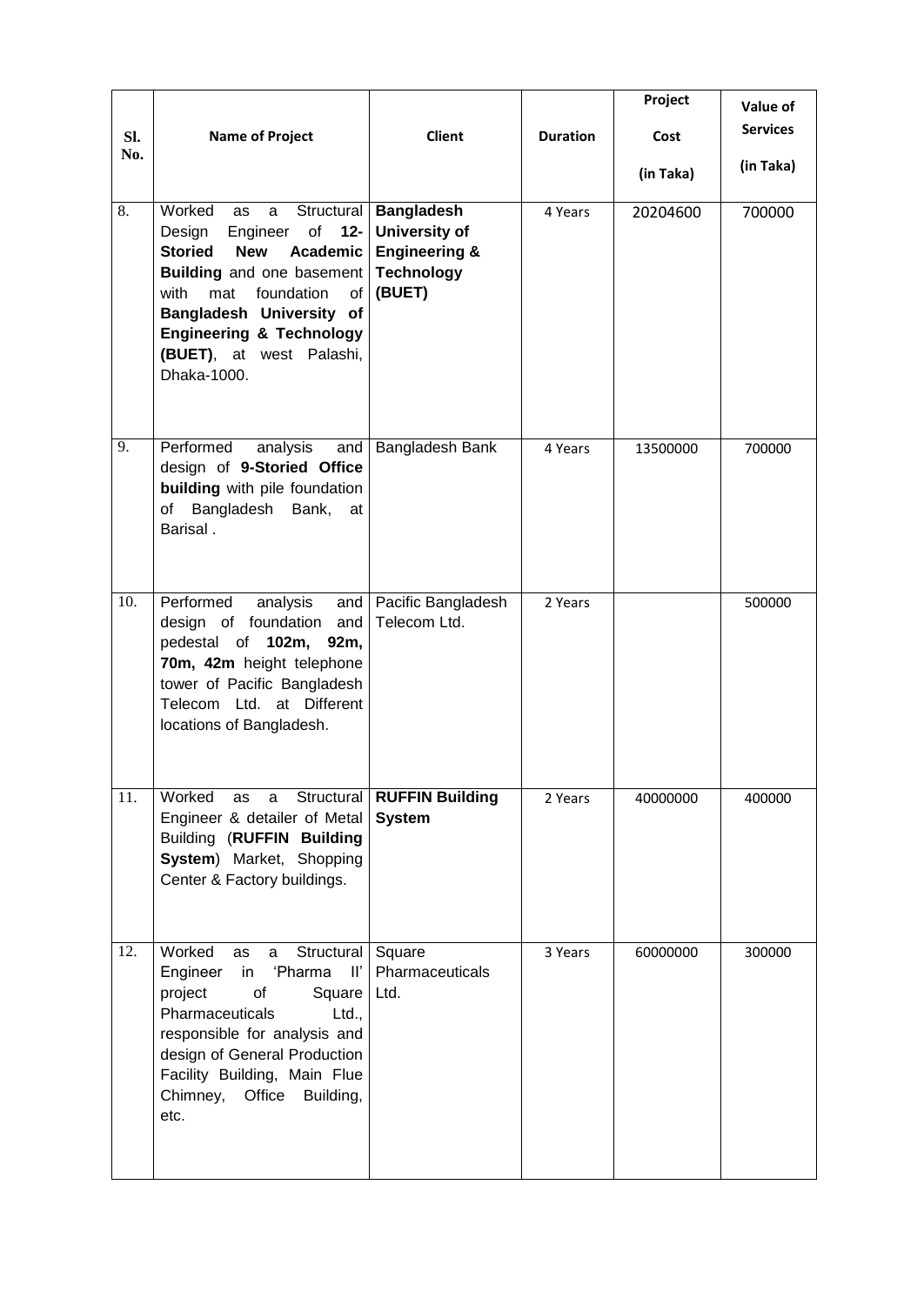|            |                                                                                                                                                                                                                                                           |                                                |                 | Project   | Value of        |
|------------|-----------------------------------------------------------------------------------------------------------------------------------------------------------------------------------------------------------------------------------------------------------|------------------------------------------------|-----------------|-----------|-----------------|
| SI.<br>No. | <b>Name of Project</b>                                                                                                                                                                                                                                    | <b>Client</b>                                  | <b>Duration</b> | Cost      | <b>Services</b> |
|            |                                                                                                                                                                                                                                                           |                                                |                 | (in Taka) | (in Taka)       |
| 13.        | Worked<br>Structural<br>as<br>a<br>Engineer<br>of<br>$10-$<br>Design<br>storied Apartment building<br>with mat foundation of Dhaka<br>University.                                                                                                         | Dhaka University.                              | 4 Years         | 105000000 | 1000000         |
| 14.        | Worked<br>Structural<br>as<br>a<br>Design Engineer of 9-storied<br><b>Apartment</b><br>building<br>with<br>column<br>footing<br>at<br>Dhanmondi, Dhaka.                                                                                                   |                                                | 4 Years         | 87500000  | 600000          |
| 15.        | Performed<br>analysis<br>and<br>16-Storied<br>design<br>of<br>Commercial building with<br>mat foundation at Hatkhola<br>road, Dhaka, under structural<br>adviser Professor Shamim-Z-<br>Bosunia.                                                          |                                                | 5 years         | 227000000 | 1200000         |
| 16.        | Performed<br>analysis<br>and<br>9-Storied<br>design<br>of<br>Apartment building with<br>column footing of "Lab-aid"<br>at Dhanmondi, Dhaka-1205.                                                                                                          |                                                | 4 years         | 107500000 | 800000          |
| 17.        | Worked<br>Structural<br>as<br>a<br>Design Engineer of 2-storied<br>Factory building with pile<br>foundation<br>of<br>Beximco<br>Pharmaceutical Ltd.                                                                                                       | Beximco<br>Pharmaceutical Ltd.                 | 5 Years         | 114000000 | 600000          |
| 18.        | Working as<br>a<br>Design<br>Engineer of 14-<br><b>Storied Commercial Cum</b><br><b>Residential Building</b><br>and<br>three basement with mat<br>foundation of Navana Real<br>Ltd.<br><b>Estate</b><br>Jahura<br>at<br>Square,<br>Banglamotor,<br>Dhaka. | Structural   Navana Real<br><b>Estate Ltd.</b> | 6 Years         | 445102500 | 1000000         |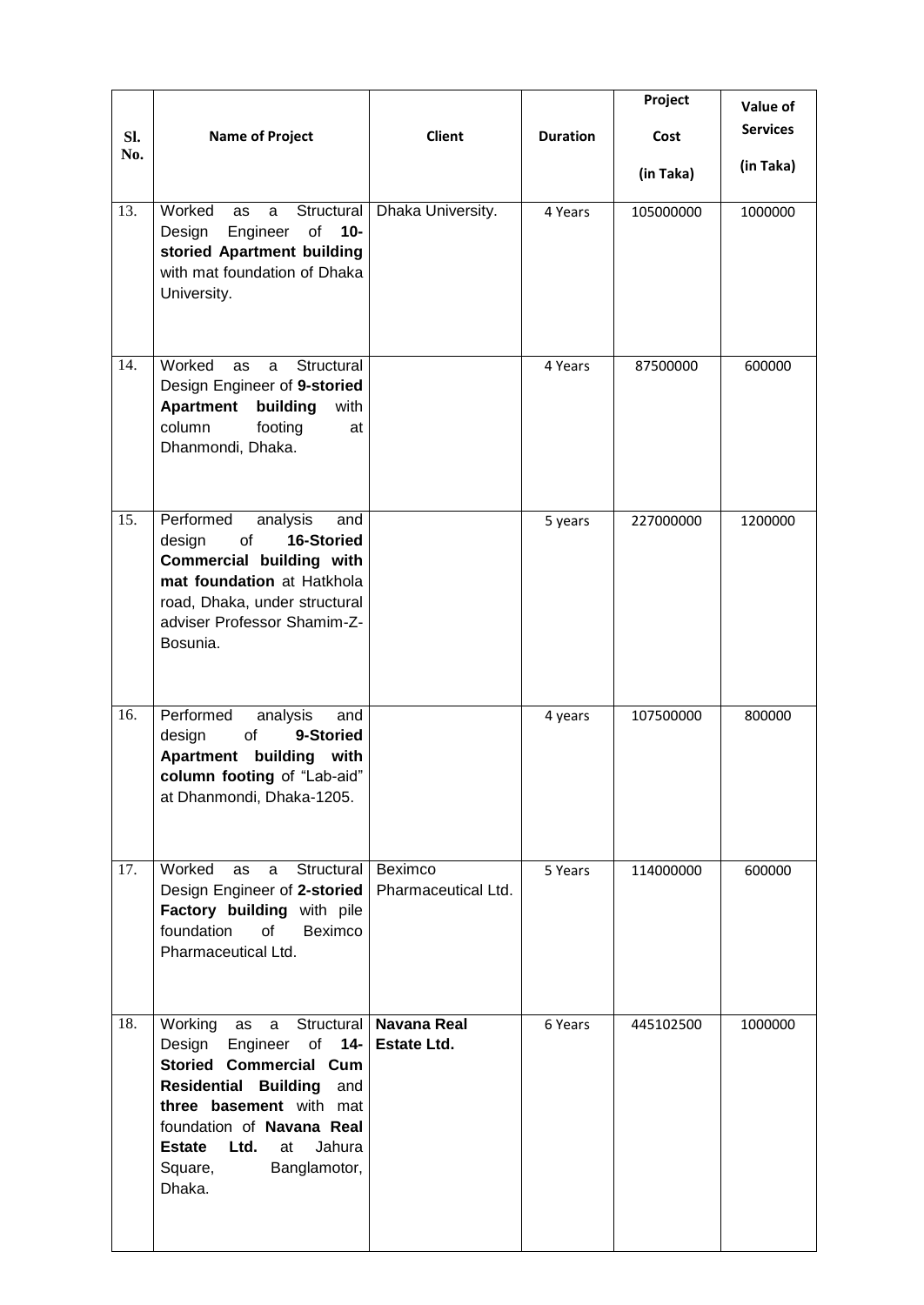|     |                                                                                                                                                                                                                                                                             |                                                |                 | Project   | Value of        |
|-----|-----------------------------------------------------------------------------------------------------------------------------------------------------------------------------------------------------------------------------------------------------------------------------|------------------------------------------------|-----------------|-----------|-----------------|
| SI. | <b>Name of Project</b>                                                                                                                                                                                                                                                      | <b>Client</b>                                  | <b>Duration</b> | Cost      | <b>Services</b> |
| No. |                                                                                                                                                                                                                                                                             |                                                |                 | (in Taka) | (in Taka)       |
| 19. | Structural<br>Working as<br>a<br>Engineer<br>of<br>Design<br>18-<br><b>Storied Commercial Cum</b><br><b>Residential Building</b><br>and<br>three basement with mat<br>foundation of Navana Real<br>Estate Ltd. at Plot No. 1404<br>Shajahanpur, Dhaka.                      | <b>Navana Real</b><br>Estate Ltd.              | 6 Years         | 405000000 | 120000          |
| 20. | Working<br>as<br>a<br>Design<br>Engineer of<br>$15 -$<br><b>Storied Commercial Cum</b><br><b>Residential Building</b><br>and<br><b>basement</b> with<br>two<br>mat<br>foundation of Navana Real<br>Estate Ltd. at Mirpur Road,<br>Sobhanbagh, Dhaka.                        | Structural   Navana Real<br><b>Estate Ltd.</b> | 5 Years         | 371075500 | 100000          |
| 21. | Worked<br>Structural<br>as<br>a<br>of<br>$15-$<br>Design<br>Engineer<br><b>Storied</b><br>Corporate<br>Head<br>Office Building and three<br>basement<br>with<br>mat<br>foundation for Mutual Trust<br>Bank Ltd. at Plot No. 111,<br>Kazi Nuzrul Islam Avenue,<br>Dhaka.     | <b>Mutual Trust Bank</b><br>Ltd.               | 5 Years         | 324450000 | 800000          |
| 22. | Worked<br>Structural<br>as<br>a<br>Design<br>Engineer<br>of<br>$21 -$<br><b>Storied NCC Bank Bhaban</b><br>and three basement with<br>mat foundation for<br><b>NCC</b><br>Bank Ltd. at Holding No.<br>13/1<br>13/2, Toynbee<br>&<br>Circular Road, Motijheel C/A,<br>Dhaka. | <b>NCC Bank Ltd.</b>                           | 7 Years         | 504240000 | 1500000         |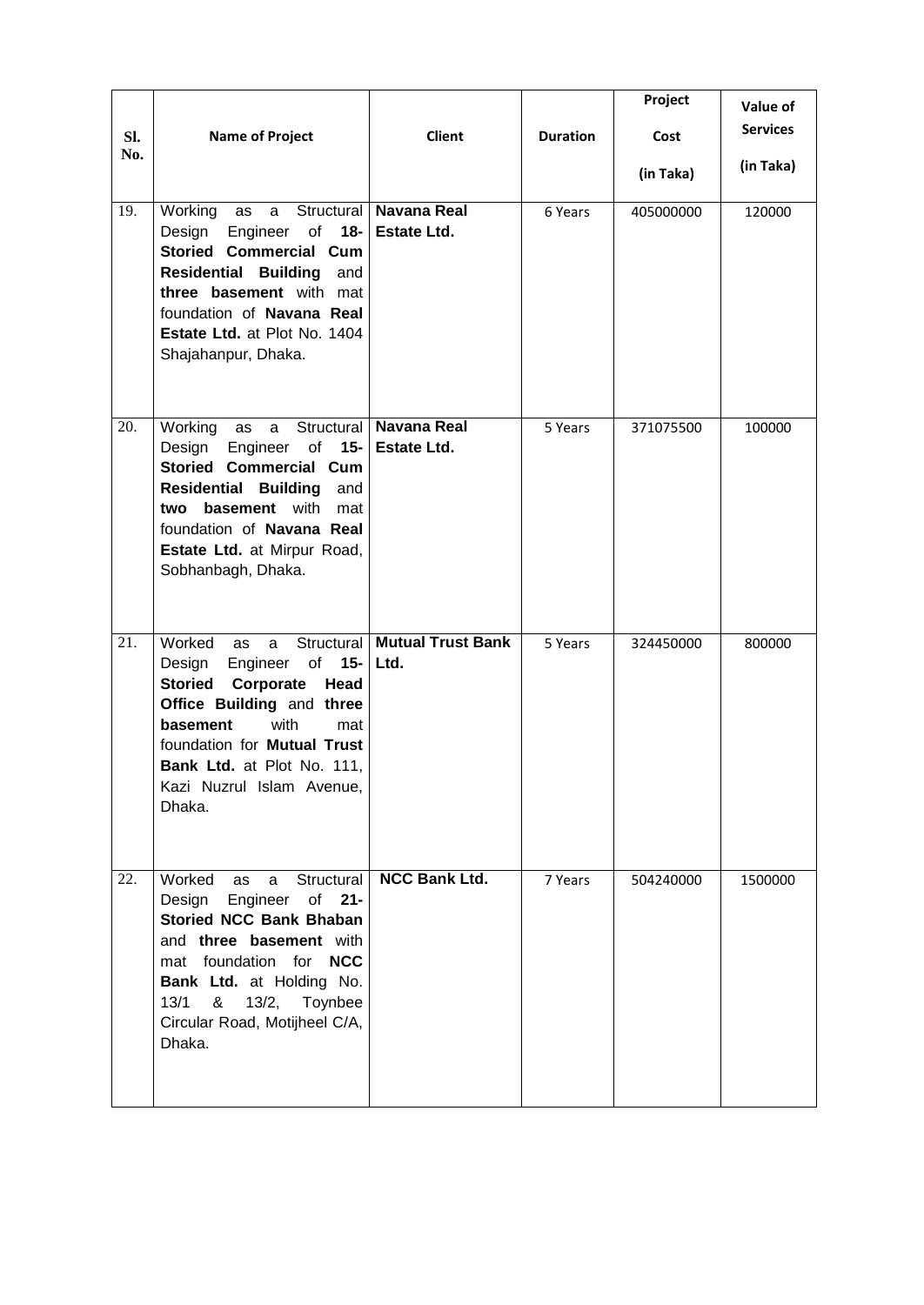|     |                                                                                                                                                                                                                                                                                            |                                                                 |                 | Project   | Value of        |
|-----|--------------------------------------------------------------------------------------------------------------------------------------------------------------------------------------------------------------------------------------------------------------------------------------------|-----------------------------------------------------------------|-----------------|-----------|-----------------|
| SI. | <b>Name of Project</b>                                                                                                                                                                                                                                                                     | <b>Client</b>                                                   | <b>Duration</b> | Cost      | <b>Services</b> |
| No. |                                                                                                                                                                                                                                                                                            |                                                                 |                 | (in Taka) | (in Taka)       |
| 23. | Worked<br>Structural<br>as<br>a<br>Engineer<br>of<br>Design<br>18-<br>Storied Building and two<br>with<br>basement<br>pile<br>foundation<br>of<br><b>Delta</b><br>Life<br>Insurance Company Ltd. at<br>Plot No. 16 & 17 M.A. Bari<br>Sarak, Sonadanga, Khulna.                             | <b>Delta Life</b><br><b>Insurance</b><br><b>Company Ltd. at</b> | 6 Years         | 402050500 | 1200000         |
| 24. | Worked<br>Structural<br>as<br>a<br>Engineer of<br>$20 -$<br>Design<br>Storied 'High Speed-Birds<br>Tower' and two basement<br>with pile foundation of High<br><b>Speed</b><br>Group<br><b>of</b><br>Companies at 78 Agrabad,<br>Chittagong.                                                | <b>High Speed</b><br>Group of<br><b>Companies</b>               | 6 Years         | 483020200 | 1100000         |
| 25. | Worked<br>Structural<br>as<br>a<br>of<br>$14-$<br>Design<br>Engineer<br><b>Storied</b><br><b>Commercial</b><br><b>Building</b><br>and<br>three<br>basement<br>with<br>mat<br>foundation of Nina Holding<br>at Plot No. 227/A Tejgaon<br>Industrial Area, Dhaka.                            | <b>Nina Holding</b>                                             | 5 Years         | 445044000 | 1000000         |
| 26. | Worked<br>Structural<br>as<br>a<br>Engineer<br>$15 -$<br>Design<br>of<br><b>Storied</b><br>'The Daily<br><b>Star</b><br>Bhaban'<br>and<br>three<br>with<br>basement<br>mat<br>foundation of <b>Media World</b><br>at 64-65 Kazi Nazrul Islam<br>Avenue,<br>Kawran<br>Bazar,<br>Dhaka-1217. | <b>The Daily Star</b>                                           | 4 Years         | 422030000 | 100000          |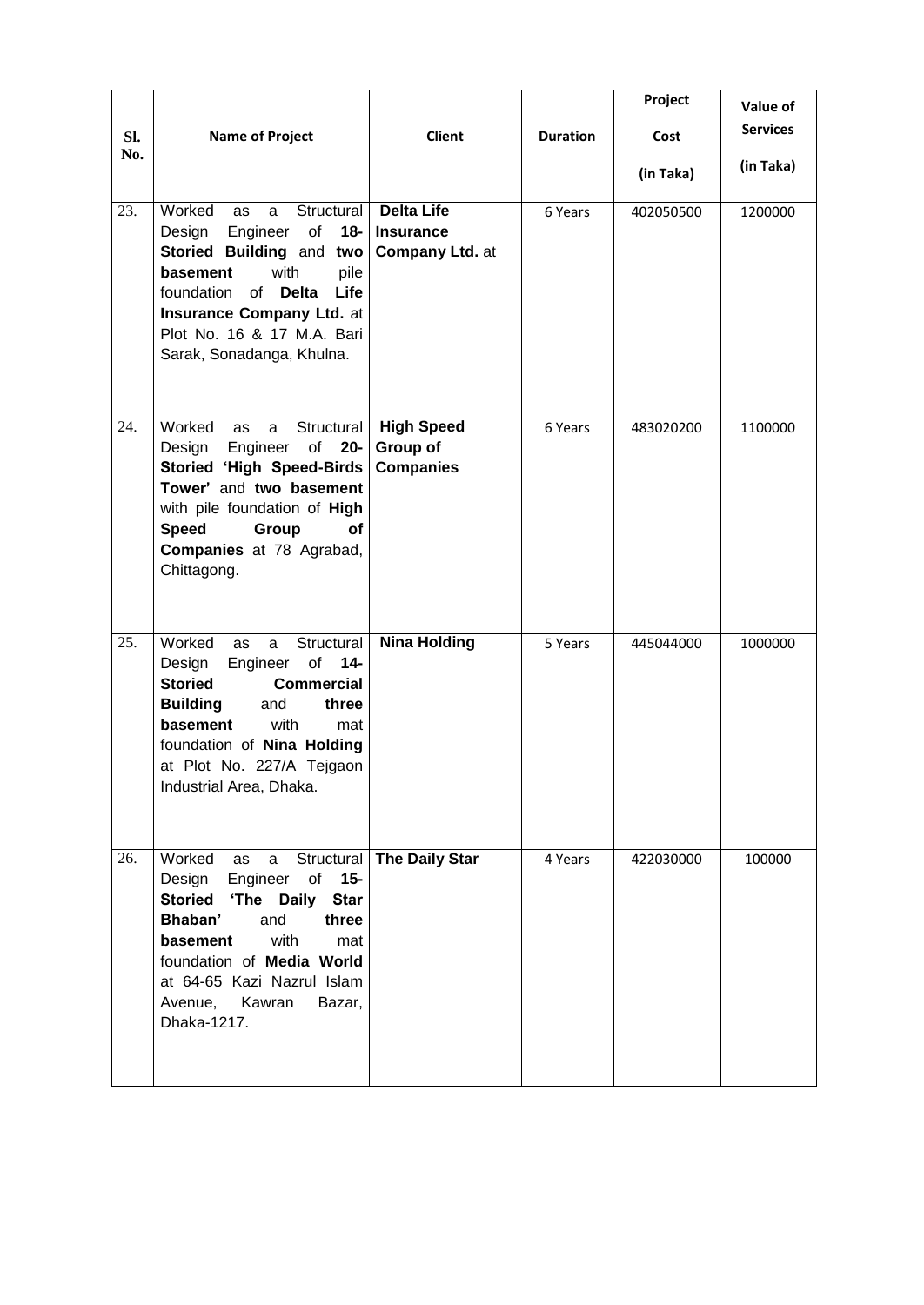|            |                                                                                                                                                                                                                                                      |                                             |                 | Project   | Value of        |
|------------|------------------------------------------------------------------------------------------------------------------------------------------------------------------------------------------------------------------------------------------------------|---------------------------------------------|-----------------|-----------|-----------------|
| SI.<br>No. | <b>Name of Project</b>                                                                                                                                                                                                                               | <b>Client</b>                               | <b>Duration</b> | Cost      | <b>Services</b> |
|            |                                                                                                                                                                                                                                                      |                                             |                 | (in Taka) | (in Taka)       |
| 27.        | Worked<br>Structural<br>as<br>a<br>Engineer<br>of<br>$10-$<br>Design<br><b>Storied Shopping Complex</b><br><b>Building</b><br>and<br>three<br>with<br>basement<br>pile<br>foundation of Japan Garden<br>City Ltd. at Dhaka.                          | Japan Garden City<br>Ltd.                   | 5 Years         | 118600000 | 415000          |
| 28.        | Worked as a Structural<br>Design Engineer of 15-<br>Storied 'D' type quarter<br>with pile foundation at Navy<br>Head Quarter, Dhaka, using<br>software STAAD-Pro-2004,<br>Adoss and AutoCAD                                                          | Navy Head Quarter                           | 5 Years         | 302045000 | 500000          |
| 29.        | Worked<br>Structural<br>as<br>a<br>Engineer<br>of<br>Design<br>$24 -$<br>Storied "Pani Bhaban" and<br>with<br>basement<br>pile<br>two<br>Water<br>foundation<br>of<br><b>Development</b><br><b>Board</b><br>at<br>Panthapath, Dhaka-1000.            | Water<br><b>Development</b><br><b>Board</b> | 7 Years         | 502040500 | 1500000         |
| 30.        | Worked<br>Structural<br>as<br>a<br>Engineer of 20-<br>Design<br><b>Commercial</b><br><b>Storied</b><br>Building and two basement<br>with mat foundation of City<br>Corporation at Dilkusa C/A,<br>Dhaka-1000.                                        | <b>City Corporation</b>                     | 7 Years         | 402230400 | 100000          |
| 31.        | Performed<br>analysis<br>and<br>13-Storied<br>design<br>of<br>Ahsania<br><b>Mission Cancer</b><br>General<br><b>Hospital</b><br>and<br>Building and two basement<br>(pile foundation) of Ahsania<br><b>Mission</b><br>at Uttara<br>$R/A$ ,<br>Dhaka. | <b>Ahsania Mission</b>                      | 5 Years         | 301030250 | 700000          |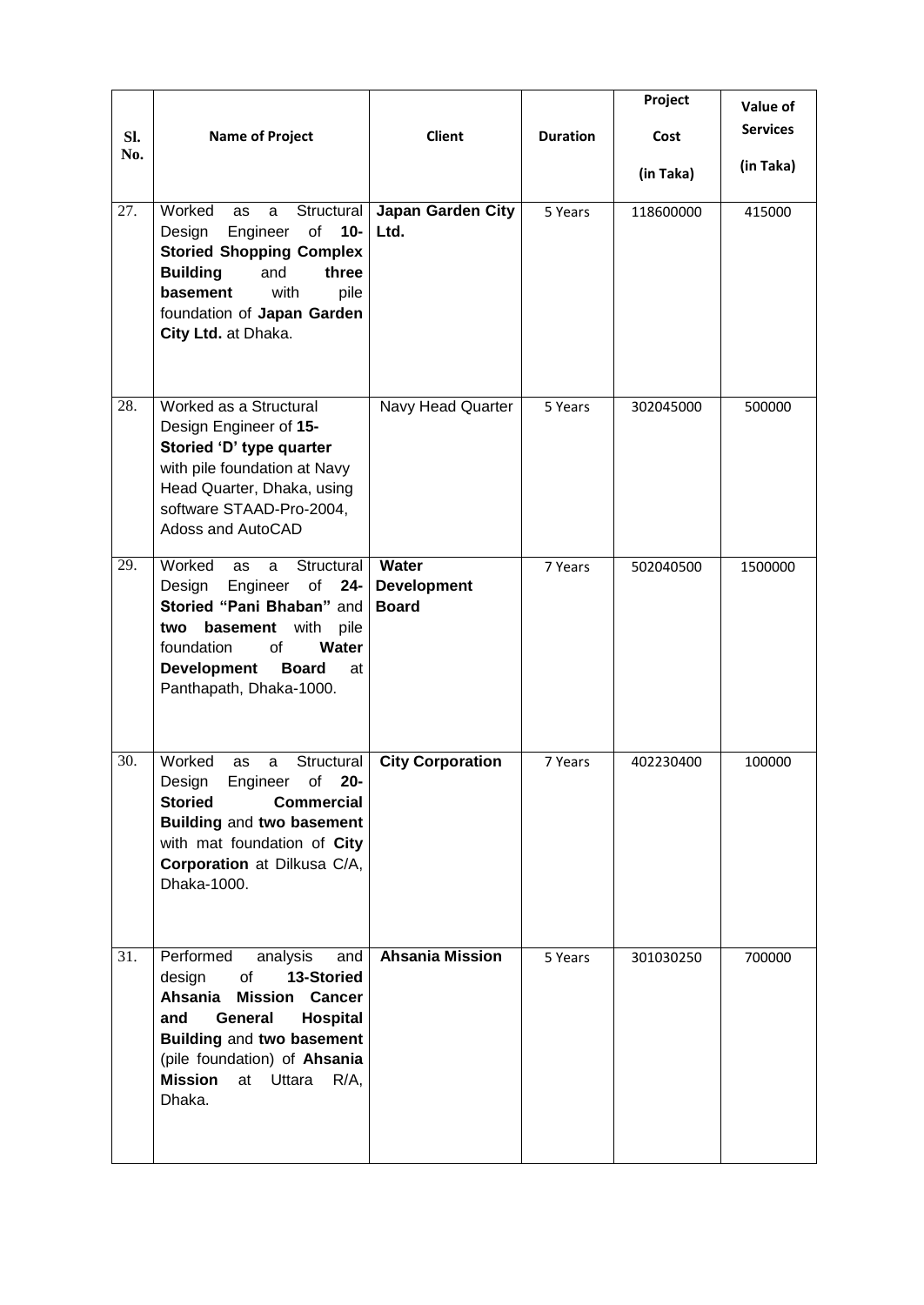| Sl.<br>No. | <b>Name of Project</b>                                                                                                                                                                                                        | <b>Client</b>                               | <b>Duration</b> | Project<br>Cost<br>(in Taka) | Value of<br><b>Services</b><br>(in Taka) |
|------------|-------------------------------------------------------------------------------------------------------------------------------------------------------------------------------------------------------------------------------|---------------------------------------------|-----------------|------------------------------|------------------------------------------|
| 32.        | Performed<br>analysis<br>and<br>design of 37-Storied<br>"City<br>Centre"<br>and<br>three<br><b>basement</b> (mat foundation)<br><b>City Corporation</b><br>of<br>at<br>Motijheel, Dhaka-1000,                                 | <b>City Corporation</b>                     | 9 Years         | 651032200                    | 200000                                   |
| 33.        | Performed<br>analysis<br>and<br>checked<br>$20 -$<br>design<br>of<br>Storied Office Building and<br>three basement of National<br>Life Insurance at Dhaka.                                                                    | <b>National</b><br>Life<br><b>Insurance</b> | 7 Years         | 506023000                    | 1000000                                  |
| 34.        | Worked<br>Structural<br>as<br>a<br>of<br>$18 -$<br>Design<br>Engineer<br><b>Storied Apartment Building</b><br>and one basement with mat<br>foundation<br>Ωf<br>Amin<br>Mohammad, at Shantinagar,<br>Dhaka-1000                | Amin Mohammad,                              | 7 Years         | 351025000                    | 800000                                   |
| 35.        | Performed<br>analysis<br>and<br>design<br>of<br>13-Storied<br><b>Apartment</b><br>building<br>(SULTANA TOWER)<br>and<br>basement of<br>AI-<br>one<br>Hassan Developers Ltd.<br>with pile foundation<br>at<br>Kalabagan, Dhaka | Al-Hassan<br>Developers Ltd.                | 5 Years         | 93084000                     | 800000                                   |
| 36.        | Performed<br>analysis<br>and<br>16-Storied<br>design<br>$\circ$ f<br><b>Commercial</b><br>cum<br><b>Residential building</b><br>and<br>basement<br>of<br>two<br><b>Bay</b><br>Developers Ltd. with mat<br>foundation at Dhaka | <b>Bay Developers</b><br>Ltd.               | 7 Years         | 445050000                    | 500000                                   |
| 37.        | Performed<br>analysis<br>and<br>20-Storied<br>design<br>of<br>"Planner's Tower" and two<br><b>basement</b> (mat with pile<br>of<br>foundation)<br><b>Tropical</b><br>Homes Ltd. at Banglamotor,<br>Dhaka-1205                 | <b>Tropical Homes</b><br>Ltd.               | 8 Years         | 500000000                    | 1500000                                  |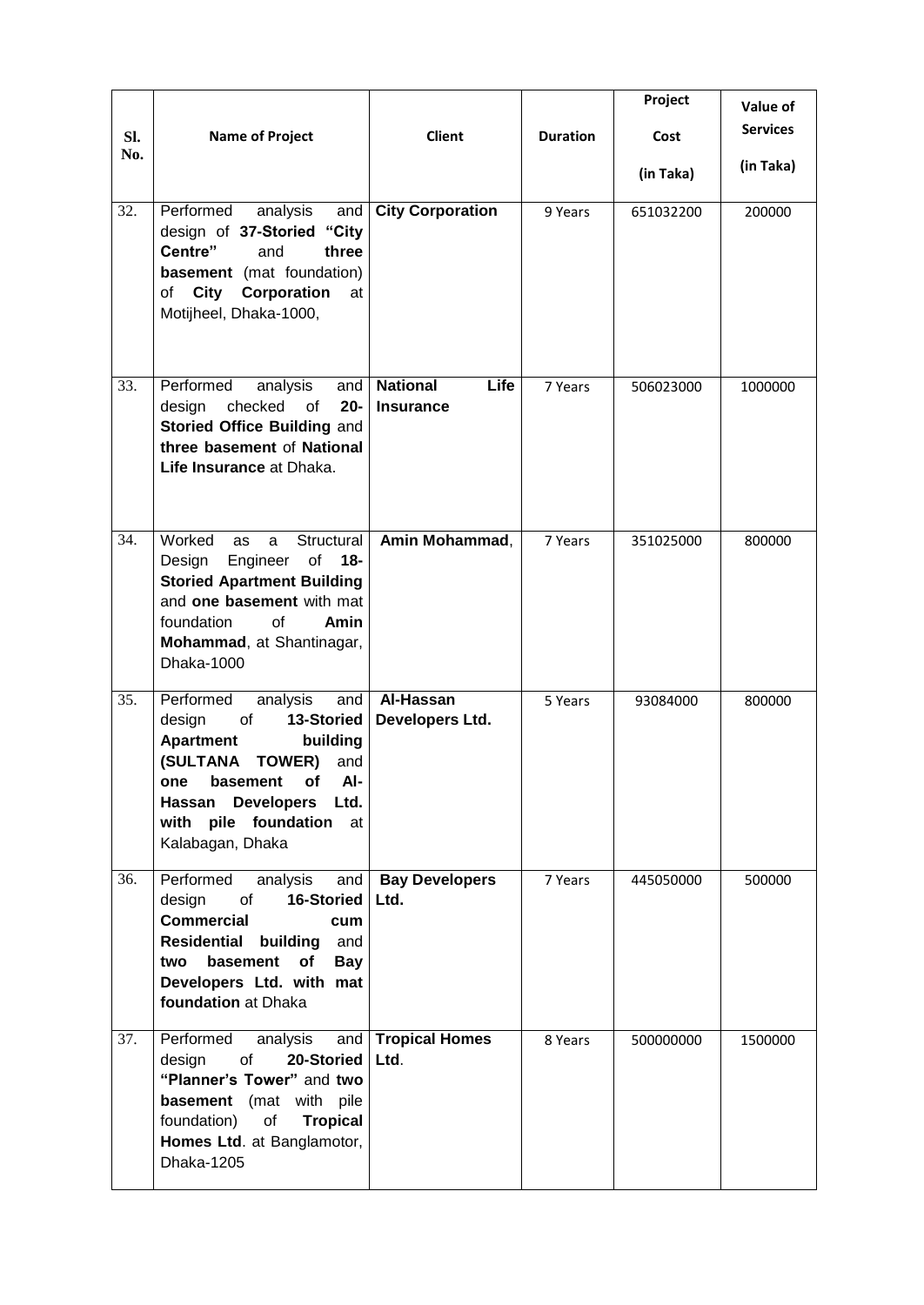| Sl.<br>No. | <b>Name of Project</b>                                                                                                                                                                                                            | <b>Client</b>                | <b>Duration</b> | Project<br>Cost<br>(in Taka) | Value of<br><b>Services</b><br>(in Taka) |
|------------|-----------------------------------------------------------------------------------------------------------------------------------------------------------------------------------------------------------------------------------|------------------------------|-----------------|------------------------------|------------------------------------------|
| 38.        | Performed<br>analysis<br>and<br>10-Storied<br>design<br>of<br><b>Apartment</b><br>building<br>(HOLLY HEAVEN) and one<br>basement of Al-Hassan<br>Developers Ltd. with mat<br>foundation at Asad Gate,<br><b>Dhaka</b>             | Al-Hassan<br>Developers Ltd. | 5 Years         | 108600000                    | 400000                                   |
| 39.        | Performed<br>analysis<br>and<br>8-Storied<br>design<br>of<br><b>Apartment</b><br>building<br>(HOLLY ROSE) and one<br><b>of</b><br>basement<br>Al-Hassan<br>Ltd.<br>with<br><b>Developers</b><br><b>Column footing at Lalmatia</b> | Al-Hassan<br>Developers Ltd. | 4 Years         | 25040000                     | 400000                                   |
| 40.        | Performed<br>analysis<br>and<br>of<br>design<br>9-Storied<br>Apartment building of Al-<br>Hassan<br>Developers Ltd.<br>with pile foundation<br>at<br>Dhanmondi, Dhaka                                                             | Al-Hassan<br>Developers Ltd. | 4 Years         | 27520000                     | 400000                                   |
| 41.        | Performed<br>analysis<br>and<br>design of 14-Storied DGFI<br>Head<br>Quarter<br>and<br>one<br>basement for Bangladesh<br>army with pile foundation<br>Dhaka cantonment in<br>at<br>Bangladesh                                     | <b>Bangladesh army</b>       | 5 Years         | 253020000                    | 400000                                   |
| 42.        | Performed<br>analysis<br>and<br>of<br>12-Storied<br>design<br><b>Apartment Building</b><br>and<br>one basement with<br>pile<br>foundation at Sylhet                                                                               |                              | 4 Years         | 18684000                     | 400000                                   |
| 43.        | Performed<br>analysis<br>and<br>design of two 10-Storied<br><b>Apartment Building</b><br>and<br>one basement with<br>pile<br>foundation at Sylhet                                                                                 |                              | 4 Years         | 25040500                     | 300000                                   |
| 44.        | Performed analysis of 4-<br><b>Storied Recreation Center</b><br>of<br>Canadian<br>High<br>Commission at Baridhara,<br>Dhaka                                                                                                       | Canadian High<br>Commission  | 2 Years         | 15000000                     | 300000                                   |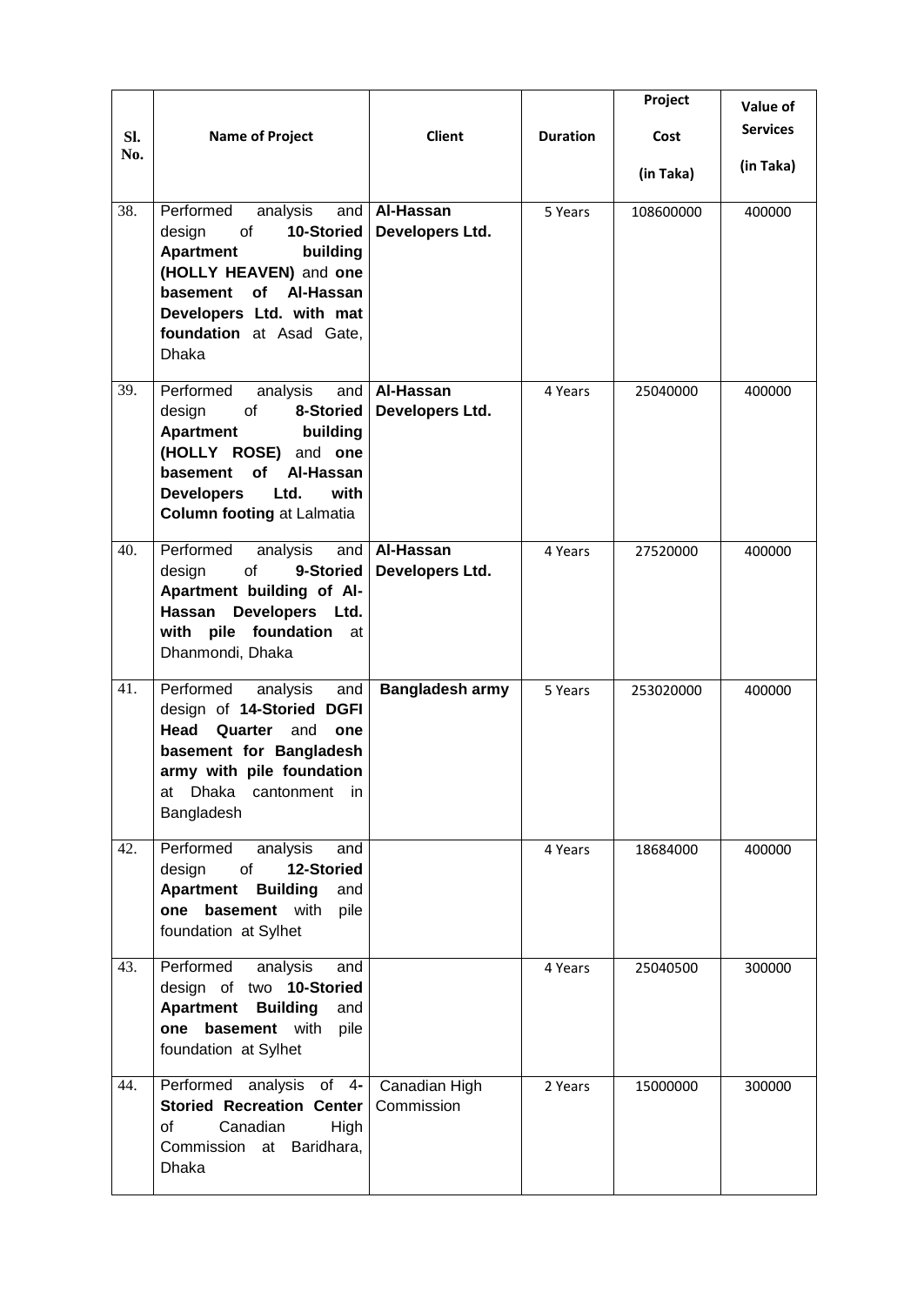|     |                                                                                                                                                                                                |                                     |                 | Project   | Value of        |
|-----|------------------------------------------------------------------------------------------------------------------------------------------------------------------------------------------------|-------------------------------------|-----------------|-----------|-----------------|
| Sl. | <b>Name of Project</b>                                                                                                                                                                         | <b>Client</b>                       | <b>Duration</b> | Cost      | <b>Services</b> |
| No. |                                                                                                                                                                                                |                                     |                 | (in Taka) | (in Taka)       |
| 45. | Performed<br>analysis<br>and<br>design of 14-Storied<br>$^{\circ}$ C'<br>type Officers Quarter for<br>Bangladesh army with mat<br>foundation<br><b>Dhaka</b><br>at<br>cantonment in Bangladesh | <b>Bangladesh army</b>              | 6 Years         | 73184000  | 500000          |
| 46. | Performed<br>analysis<br>and<br>design of three 6-Storied<br><b>Apartment</b><br>building<br>of<br>Abode Properties Ltd. with<br>pile foundation at DOHS,<br>Baridhara, Dhaka                  | <b>Abode Properties</b><br>Ltd.     | 3 Years         | 16300000  | 200000          |
| 47. | Performed<br>analysis<br>and<br>12-Storied<br>design<br>of<br><b>Apartment</b><br><b>Building</b><br>and<br>one basement with<br>mat<br>foundation of Mr. Monir at<br>Lalbag, Dhaka-1000       |                                     | 5 Years         | 156000000 | 400000          |
| 48. | Performed<br>analysis<br>and<br>design of<br>two 9-Storied<br>building<br><b>Garments</b><br>with<br>column footing of System<br>Architects Ltd. at Dhaka                                      | <b>System Architects</b><br>Ltd.    | 4 Years         | 23000000  | 500000          |
| 49. | Performed<br>and<br>analysis<br>of<br>16-Storied<br>design<br>Apartment building (mat<br>with pile foundation) of Shine<br>Pukur Holdings Ltd. at New<br>Eskaton, Dhaka                        | <b>Shine Pukur</b><br>Holdings Ltd. | 7 Years         | 305020000 | 700000          |
| 50. | Performed<br>analysis<br>and<br>of<br>13-Storied<br>design<br>Apartment building with<br>mat foundation of Shine<br>Pukur Holdings Ltd. at New<br>Eskaton, Dhaka                               | Shine Pukur<br>Holdings Ltd.        | 5 Years         | 202030500 | 500000          |
| 51. | Performed<br>analysis<br>and<br>design of three 6-Storied<br>Apartment building with<br>pile/column<br>footing<br>οf<br>System Architects Ltd.<br>at<br><b>Dhaka</b>                           | <b>System Architects</b><br>Ltd.    | 3 Years         | 12000000  | 300000          |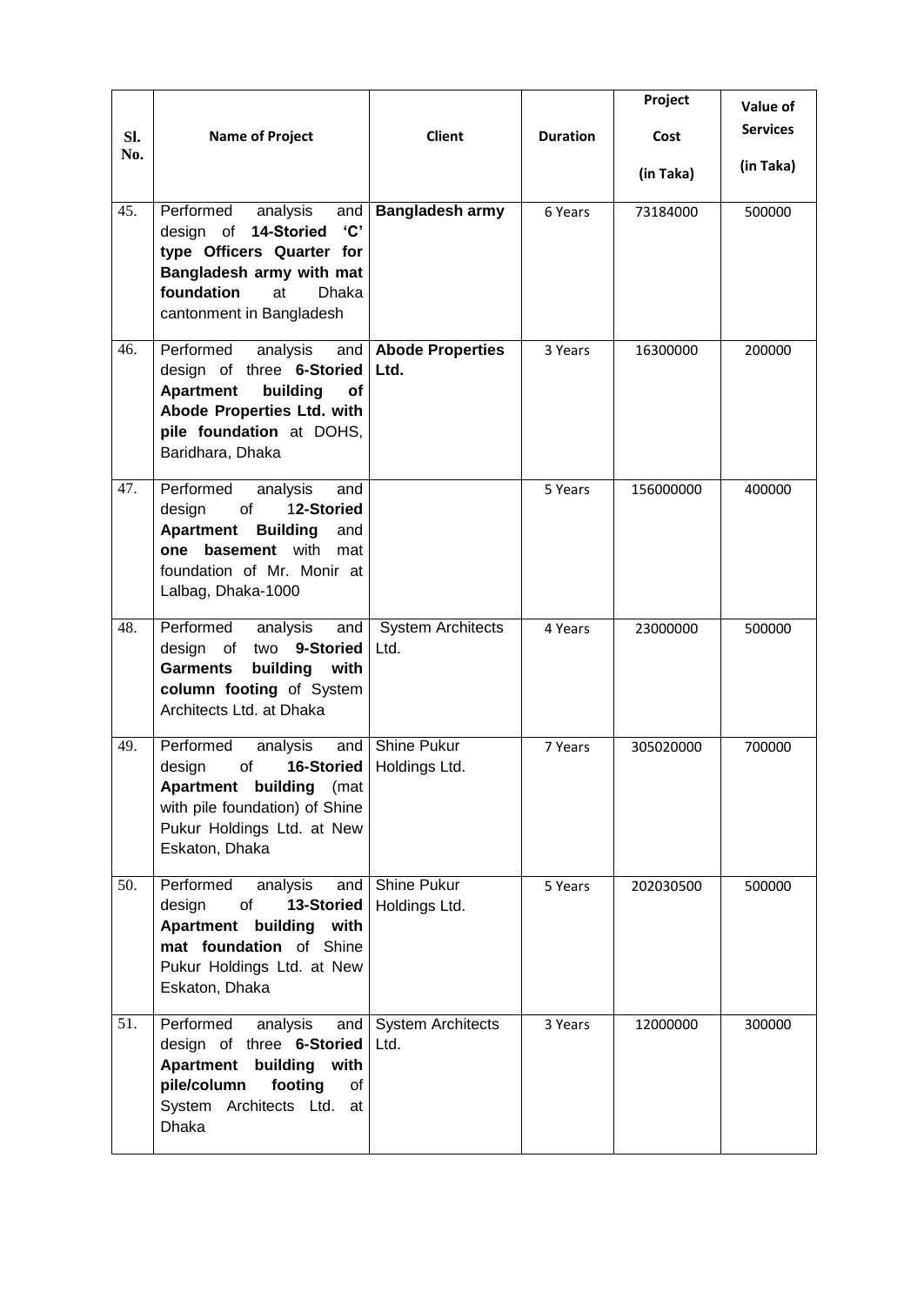|            |                                                                                                                                                                                                                                                                   |                                                                 |                 | Project   | Value of        |
|------------|-------------------------------------------------------------------------------------------------------------------------------------------------------------------------------------------------------------------------------------------------------------------|-----------------------------------------------------------------|-----------------|-----------|-----------------|
| Sl.<br>No. | <b>Name of Project</b>                                                                                                                                                                                                                                            | <b>Client</b>                                                   | <b>Duration</b> | Cost      | <b>Services</b> |
|            |                                                                                                                                                                                                                                                                   |                                                                 |                 | (in Taka) | (in Taka)       |
| 52.        | Performed<br>analysis<br>and<br>9-Storied<br>design<br>of<br><b>Apartment</b> building<br>with<br>pile foundation of Advanced<br>Development<br>Consultants<br>Ltd. at Dhanmondi, Dhaka-<br>1205                                                                  | Advanced<br>Development                                         | 5 Years         | 23000000  | 400000          |
| 53.        | Performed<br>analysis<br>and<br>design<br><b>6-Storied</b><br>of<br>six<br><b>Apartment</b><br>building<br>with<br>Column<br>footing<br>of<br>Advanced<br>Development<br>Ltd.<br>Consultants<br>at<br>Dhanmondi, Dhaka-1205                                       | Advanced<br>Development                                         | 3.5 Years       | 9500000   | 200000          |
| 54.        | Performed<br>analysis<br>and<br>four 8-Storied<br>design of<br><b>Officers</b><br>Quarter<br>for<br><b>Bangladesh</b><br>army<br>at<br>different location with pile<br>foundation/column footing<br>M.E.S.<br>different<br>at<br>for<br>cantonment. in Bangladesh | <b>Bangladesh army</b>                                          | 4 Years         | 21200000  | 400000          |
| 55.        | Performed<br>analysis<br>and<br>design of fifteen 6-Storied<br><b>Apartment</b><br>building<br>with<br>foundation/column<br>pile<br>footing<br>Aesthetech<br>οf<br>Consultants Ltd. at Different<br>locations of Dhaka City                                       | Aesthetech<br>Consultants Ltd.                                  | 2.5 Years       | 15000000  | 400000          |
| 56.        | Performed<br>analysis<br>and<br>five 6-Storied<br>design of<br><b>Apartment</b><br>building<br>with<br>column footing of Gemini<br>Consultants Ltd. at Different<br>locations of Dhaka City                                                                       | Gemini<br>Consultants Ltd.                                      | 3 Years         | 9700000   | 200000          |
| 57.        | $8(G+7)$<br>storied<br>+1-semi<br>basement,<br>commercial<br>building for Airtel, at Gazipur                                                                                                                                                                      | Airtel                                                          | 4 Years         | 30000000  | 100000          |
| 58.        | Proposed<br>10-storied(one<br>basement)<br>apartment<br>complex<br>for<br>Bangladesh<br>Bank Karmachari Samabaya<br>Rindan Samity Ltd. Dhaka at<br>17/A, Shantibagh, Dhaka                                                                                        | Bangladesh Bank<br>Karmachari<br>Samabaya Rindan<br>Samity Ltd. | 5 Years         | 35000000  | 100000          |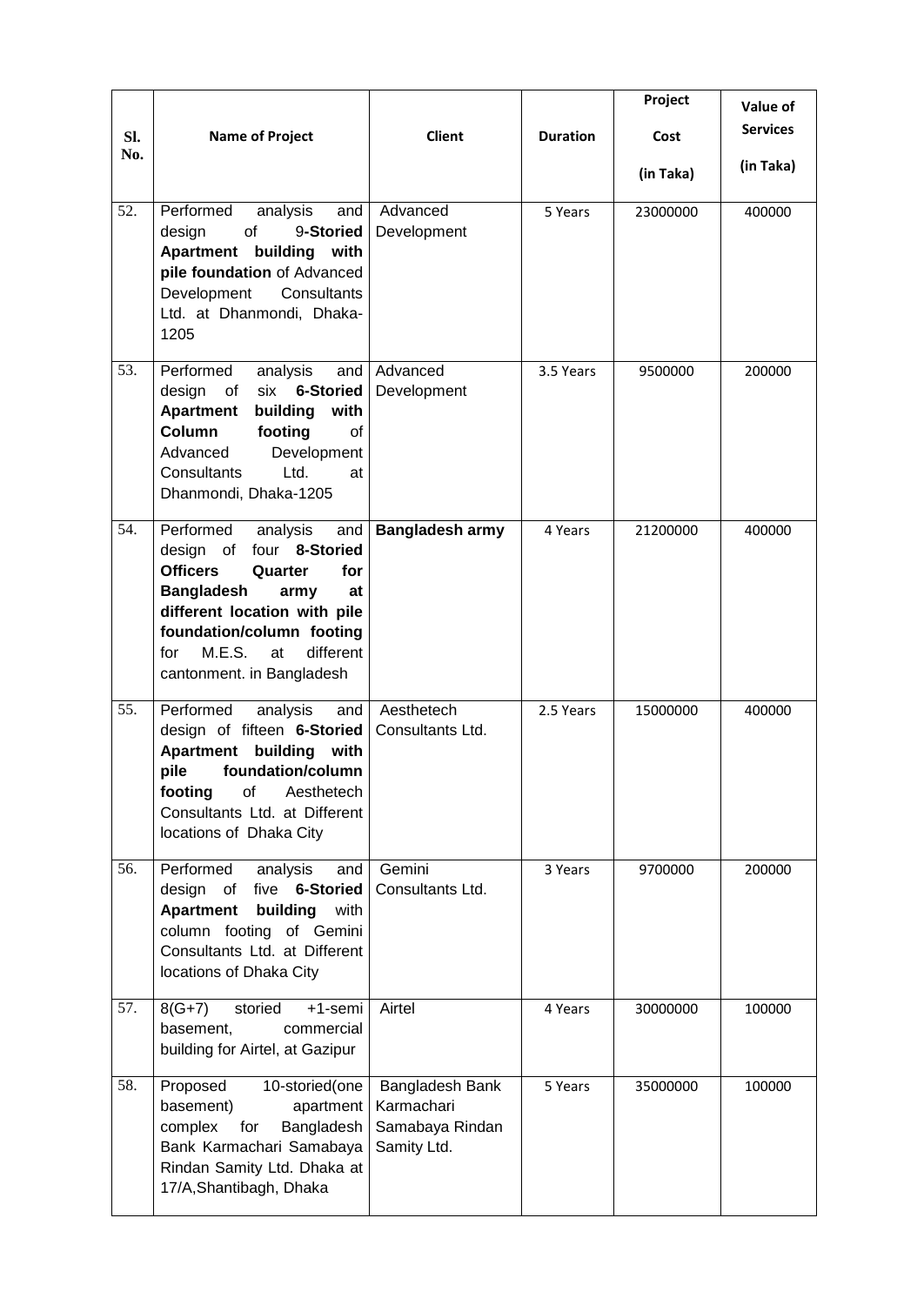|            |                                                                                                                                                                                                                                                                                                                                                         |                                                        |                 | Project   | Value of        |
|------------|---------------------------------------------------------------------------------------------------------------------------------------------------------------------------------------------------------------------------------------------------------------------------------------------------------------------------------------------------------|--------------------------------------------------------|-----------------|-----------|-----------------|
| Sl.<br>No. | <b>Name of Project</b>                                                                                                                                                                                                                                                                                                                                  | <b>Client</b>                                          | <b>Duration</b> | Cost      | <b>Services</b> |
|            |                                                                                                                                                                                                                                                                                                                                                         |                                                        |                 | (in Taka) | (in Taka)       |
| 59.        | Bangladesh<br>Chancery<br>complex at block-09 & block-<br>15, sector G5, Diplomatic<br>enclave, Islamabad, Pakistan                                                                                                                                                                                                                                     | Bangladesh<br>Chancery complex                         | 2.5 Years       | 20000000  | 300000          |
| 60.        | Academic<br>14-Storied<br>building,<br>Bangladesh<br>University<br>professionals(BUP),<br>Mirpur,<br>Cantonment, Dhaka-1216                                                                                                                                                                                                                             | Bangladesh<br>University<br>professionals(BUP),        | 6 Years         | 30000000  | 1200000         |
| 61.        | $18 -$<br>Proposed<br>Storied<br>Commercial cum Residential<br>Building at 20, Outer Circular<br>Road, Nava real estate                                                                                                                                                                                                                                 | <b>Navana Real</b><br><b>Estate Ltd.</b>               | 6 Years         | 50000000  | 1200000         |
| 62.        | Proposed<br>$15 -$<br>Storied<br>Commercial<br><b>Building</b><br>Plot<br>no.-214/B, Tejgaon link road,<br><b>Dhaka</b>                                                                                                                                                                                                                                 | <b>Navana Real</b><br><b>Estate Ltd.</b>               | 5 Years         | 30000000  | 1000000         |
| 63.        | Proposed 10(Ten)<br>Storied<br>Commercial cum Residencial<br>building at Elephant road,<br>Dhanmondi, Dhaka                                                                                                                                                                                                                                             |                                                        | 5 Years         | 20000000  | 400000          |
| 64.        | Storied Residential<br>$(14+2)$<br>Building(Rupayan Signature)<br>at plot- NE-K, 16/B, Road<br>no.-84,<br>Gulshan<br>Model<br>Town, Gulshan, Dhaka.                                                                                                                                                                                                     | Rupayan                                                | 5 Years         | 25000000  | 500000          |
| 65.        | Proposed<br>14-<br>Storied<br>Residential<br><b>Building</b><br>at<br>Mouchak-05, Tamabil road,<br>Shibgonj, Sylhet                                                                                                                                                                                                                                     |                                                        |                 |           |                 |
| 66.        | Worked<br>Structural<br>as<br>a<br>Design<br>Engineer<br>of<br>$20 -$<br><b>Storied</b><br><b>National</b><br><b>Sports</b><br><b>Council</b><br>(NSC) Tower and<br><b>basement</b> with<br>two<br>mat<br>foundation under Ministry of<br>Youth & Sports, Government<br>of the Peoples Republic of<br>Bangladesh,<br>at<br>Purana<br>Palton, Dhaka-1000 | Government of the<br>Peoples Republic of<br>Bangladesh | 8 Years         | 50000000  | 800000          |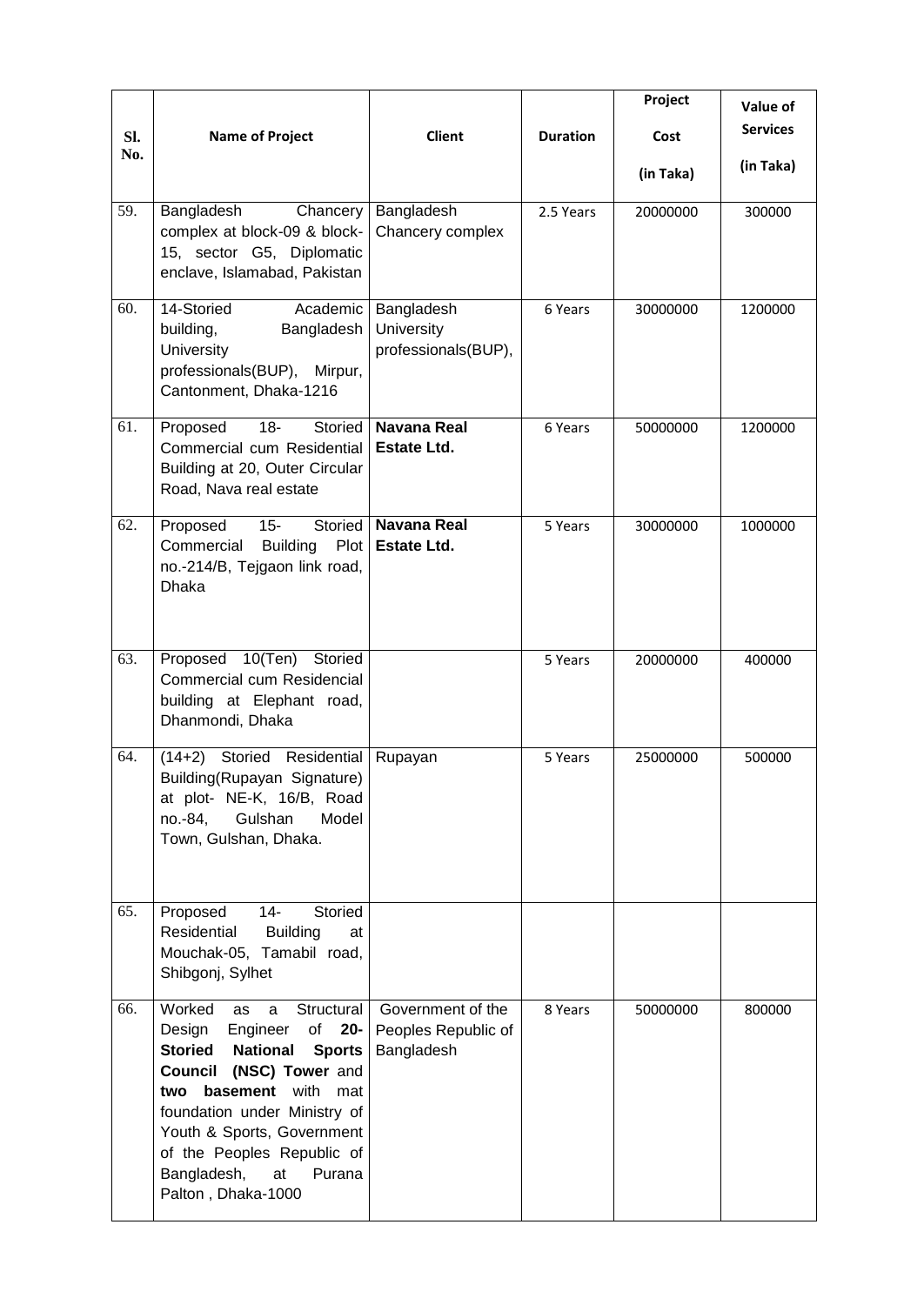| SI.<br>No. | <b>Name of Project</b>                                                                                                                                                                                                      | <b>Client</b>                                               | <b>Duration</b> | Project<br>Cost<br>(in Taka) | Value of<br><b>Services</b><br>(in Taka) |
|------------|-----------------------------------------------------------------------------------------------------------------------------------------------------------------------------------------------------------------------------|-------------------------------------------------------------|-----------------|------------------------------|------------------------------------------|
| 67.        | Worked<br>Structural<br>as<br>a<br>Engineer of 15-<br>Design<br><b>Storied IEB BHABAN</b><br>and<br>basement<br>with<br>mat<br>two<br>foundation of The Institution<br>of Engineers Bangladesh<br>(IEB), Ramna, Dhaka-1000. | The Institution of<br><b>Engineers</b><br><b>Bangladesh</b> | 5 Years         | 150000000                    | 500000                                   |

#### **2.2 EXPERIENCE IN OTHER MAJOR BUILDING PROJECTS**

| SI.<br>No. | <b>Name of Project</b>                                                                                                                                                   | <b>Client</b>    | <b>Duration</b> | Project<br>Cost<br>(in Taka) | Value of<br><b>Services</b><br>(in Taka) |
|------------|--------------------------------------------------------------------------------------------------------------------------------------------------------------------------|------------------|-----------------|------------------------------|------------------------------------------|
| 1.         | Performed  <br>member<br>As<br>team<br>a<br>analysis and design of "Three bridge<br>Dhaleswari<br>project"<br><b>Bridge</b><br>at<br>Muktarpur, Second Sitalakhya bridge | 'RHD' department | 4 Years         | 100000000                    | 1500000                                  |
|            | at Demra and Third Buriganga bridge                                                                                                                                      |                  |                 |                              |                                          |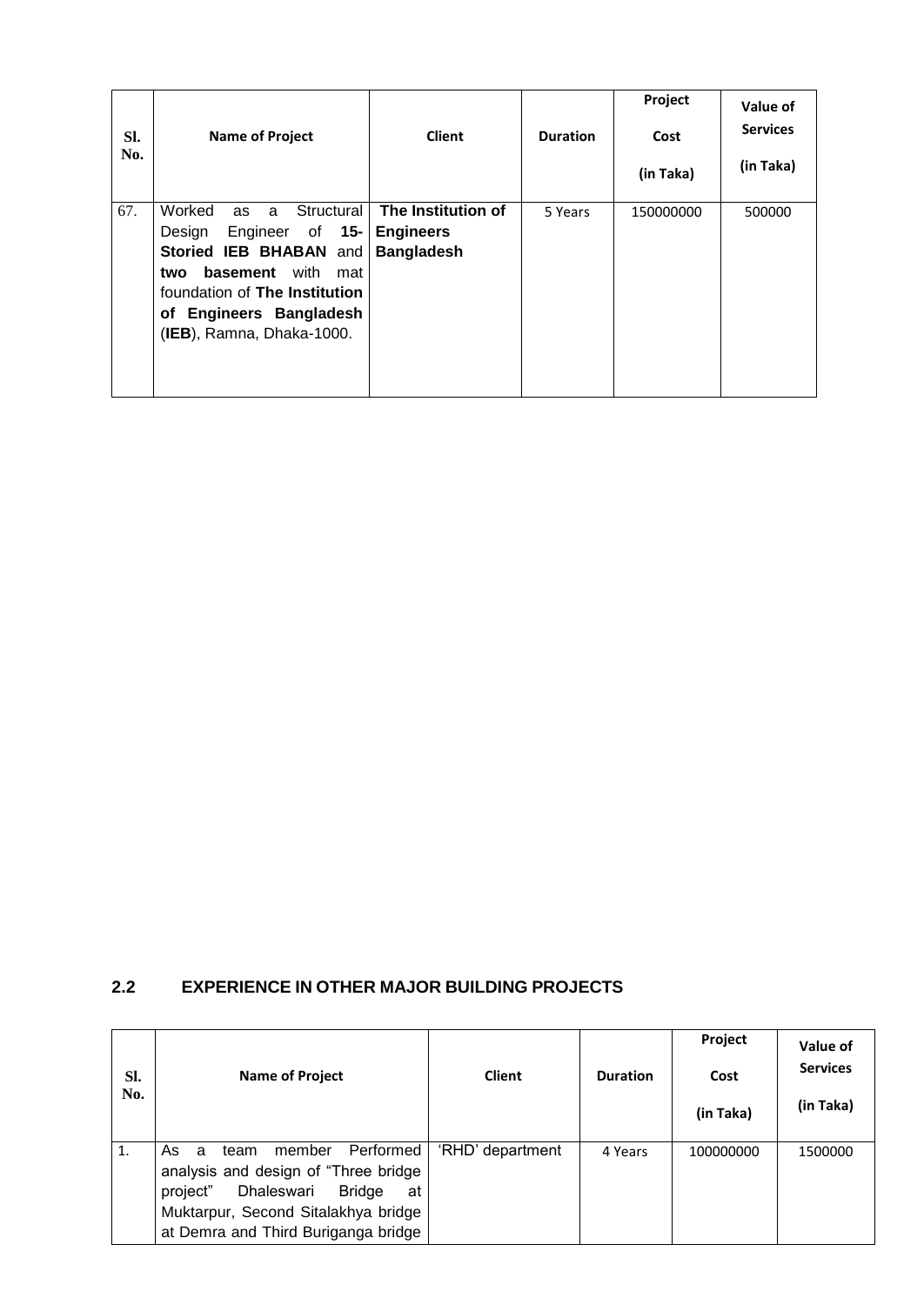| SI.<br>No. | <b>Name of Project</b>                                                                                                                                                                                                                        | Client       | <b>Duration</b> | Project<br>Cost<br>(in Taka) | Value of<br><b>Services</b><br>(in Taka) |
|------------|-----------------------------------------------------------------------------------------------------------------------------------------------------------------------------------------------------------------------------------------------|--------------|-----------------|------------------------------|------------------------------------------|
|            | at Bashila for 'RHD' department.                                                                                                                                                                                                              |              |                 |                              |                                          |
| 2.         | Worked as member of a team of<br>experts in checking the design of<br>Food Storage Godowns for the<br>Government of People's Republic of<br>Bangladesh constructed at various<br>rural sites.                                                 |              |                 |                              |                                          |
| 3.         | Investigated and Submitted a report,<br>as an invited expert, on the cause of<br>failure of a 1m thick elevated slab<br>supporting the distillation column of<br>the Bitumen Plant of Eastern Refinery<br>Ltd., Chittagong, Bangladesh, 1980. |              |                 |                              |                                          |
| 4.         | Worked as a Structural Design<br>Engineer of 18-Storied Corporate<br>Head Office Building and three<br>basements with mat foundation of<br>Delta Life Insurance Company<br>Ltd., at Gulshan-2, Dhaka.                                         |              |                 |                              |                                          |
| 5.         | Performed analysis and design of Pacific Bangladesh<br>foundation and pedestal of 102m,<br>92m, 70m, 42m height telephone<br>tower of Pacific Bangladesh Telecom<br><b>Different</b><br>locations<br>at<br>of<br>Ltd.<br>Bangladesh.          | Telecom Ltd. | 2 Years         |                              | 500000                                   |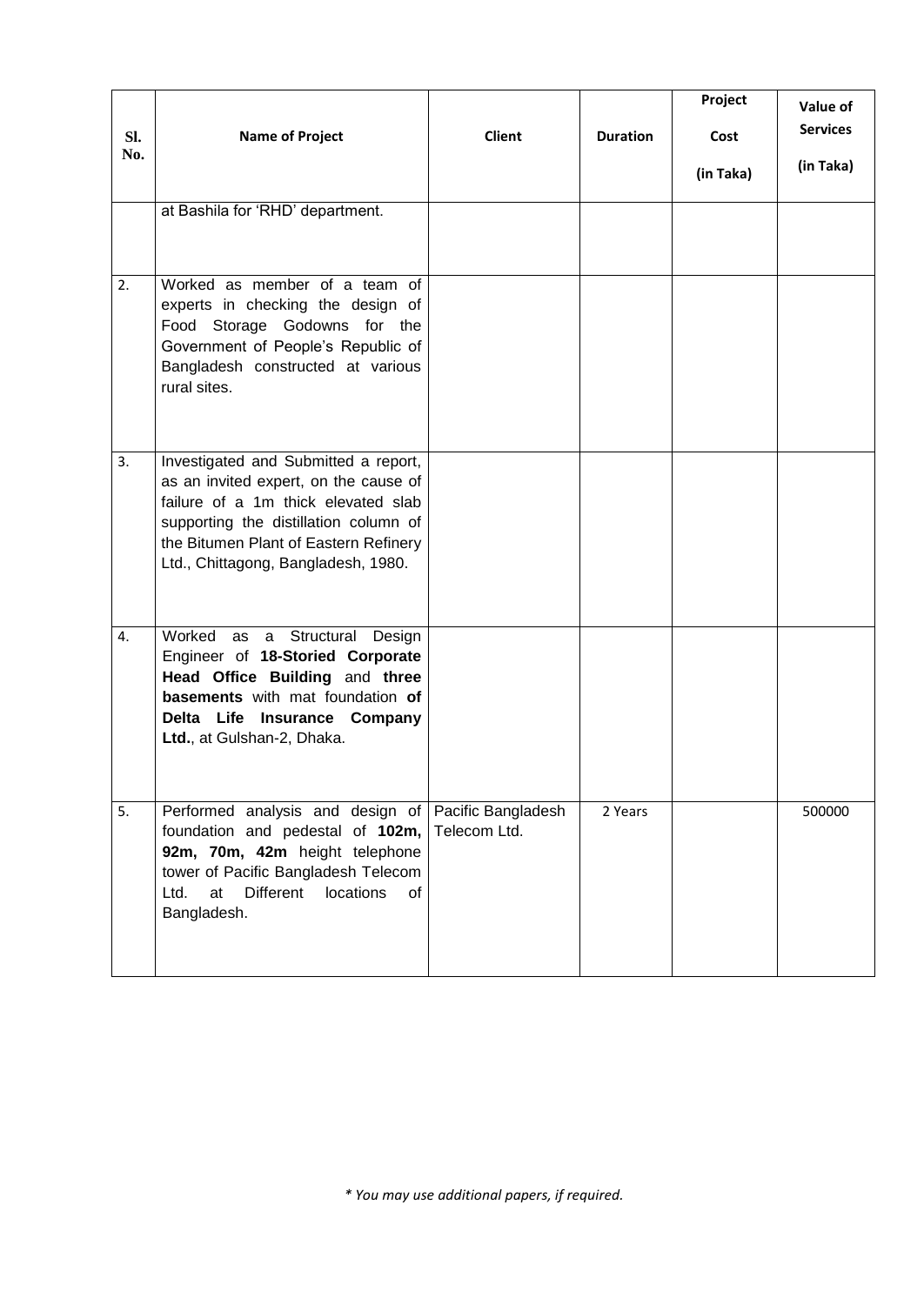# *Specimen Format (2)*

## **MAJOR FIELDS OF ACTIVITIES**

| 1.  | Architecture                                  | J          |
|-----|-----------------------------------------------|------------|
| 2.  | Landscape Planning                            | $\sqrt{2}$ |
| 3.  | <b>Acoustic Design</b>                        | $\sqrt{2}$ |
| 4.  | Air-conditioning                              | $\sqrt{2}$ |
| 5.  | <b>Building Engineering (Civil/structure)</b> | $\sqrt{2}$ |
| 6.  | Construction supervision                      | $\sqrt{2}$ |
| 7.  | <b>Building Electromechanical</b>             | $\sqrt{2}$ |
| 8.  | Soils/Foundation Engineering                  | $\sqrt{2}$ |
| 9.  | <b>Materials Engineering</b>                  | J          |
| 10. | Land and Hydrographic Survey                  | $\sqrt{ }$ |
| 11. | <b>Traffic Transportation Studies</b>         | $\sqrt{2}$ |
| 12. | Roads and Highways Design                     | J          |
| 13. | <b>Bridge Engineering</b>                     | $\sqrt{2}$ |
| 14. | Harbor, Jetty and Marine structure            | $\sqrt{2}$ |
| 15. | <b>River Training</b>                         | J          |
| 16. | Flood control and Drainage                    | J          |
| 17. | <b>Water Resources planning</b>               | $\sqrt{2}$ |
| 18. | Inland waterways                              | $\sqrt{2}$ |
| 19. | Land use and Urban physical planning          | J          |
| 20. | <b>Rural Development</b>                      | $\sqrt{2}$ |
| 21. | <b>Agriculture and Aquaculture</b>            | $\sqrt{2}$ |
| 22. | Water supply and Sanitation                   | J          |
| 23. | <b>Power Generation</b>                       | $\sqrt{2}$ |
| 24. | Power Transmission and Distribution           | $\sqrt{2}$ |
| 25. | Industrial Planning and Installation          | J          |
| 26. | <b>Environment and Health</b>                 | $\sqrt{2}$ |
| 27. | <b>Project Management</b>                     | $\sqrt{2}$ |
| 28. | Human Resources Development                   | J          |
| 29. | Institutional studies                         | $\sqrt{ }$ |
| 30. | Telecommunication                             | J          |
| 31. | Computer application and IT                   | J          |
| 32. | Others                                        | $\sqrt{ }$ |
| 33. |                                               |            |
| 34. |                                               |            |
| 35. |                                               |            |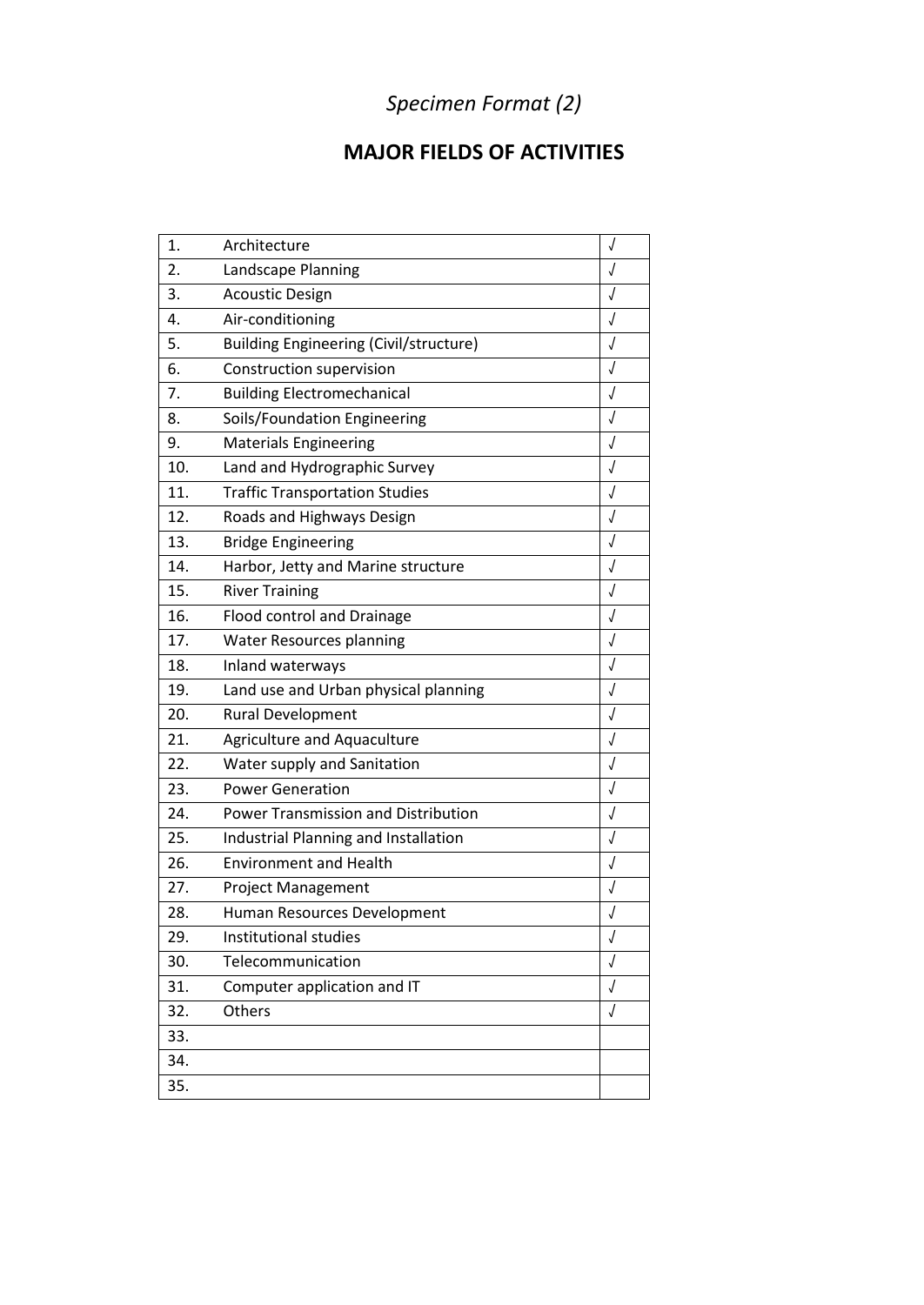## *Specimen Format (1)*

### **COMPANY PROFILE**

| 11. Name of the Firm                                        | : Abode of Consultants (PVT) Ltd.                                                            |
|-------------------------------------------------------------|----------------------------------------------------------------------------------------------|
|                                                             | 12. Nature of Professional services : Consulting Engineering Services.                       |
|                                                             |                                                                                              |
|                                                             |                                                                                              |
| 14. Name of the Managing Director: Dr.M. Shamim Z. Bosunia  | Mob: 01770995995                                                                             |
| 15. Name and position of the Person<br>Director next to the |                                                                                              |
| <b>Managing Director</b>                                    | : Engineer Kishore Kumar Sikder<br>Mob: 01716362202                                          |
|                                                             | 16. Date of Incorporation in the Office of the Registrar of Joint Stock Companies and Firms: |
| 17. TIN Number                                              | : e- TIN- 8824-8579/Circle-2                                                                 |
|                                                             |                                                                                              |
|                                                             | 19. Field of activities :(Kindly put tick (v) marks in the attached Matrix Form):            |
|                                                             | 20. Name of 10 major completed /ongoing projects with following information:                 |
| (7) Name of the project                                     |                                                                                              |
| (8) Nature of the project                                   |                                                                                              |
| (9) Nature of services performed by the Member-Firms        |                                                                                              |
| (10) Duration and Date of completion                        |                                                                                              |
| (11) Name of the Employer                                   |                                                                                              |
| (12) Volume of the project                                  |                                                                                              |
|                                                             |                                                                                              |